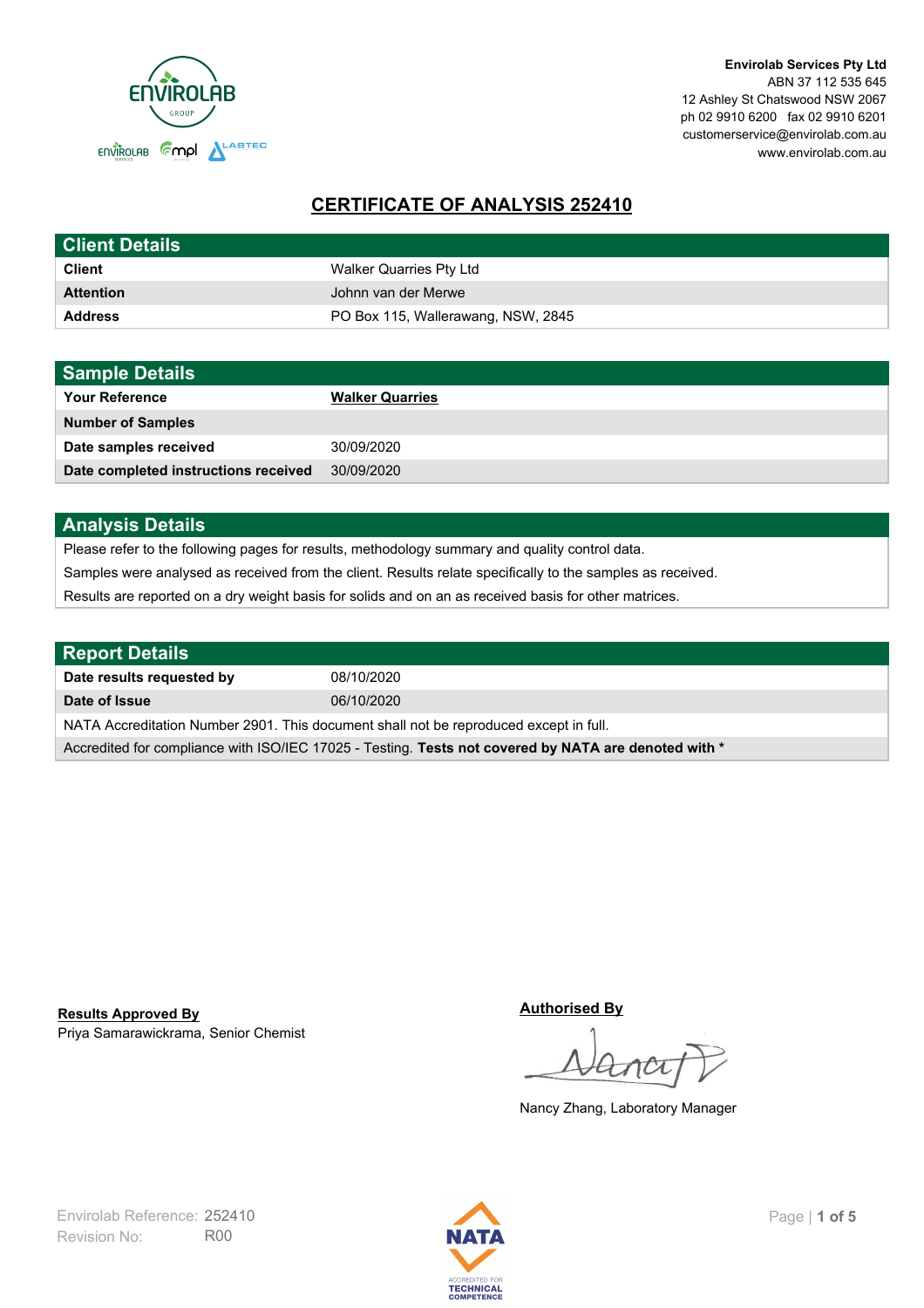| Dust Deposition AS 3580.10.1 |                          |                            |                            |                            |                            |
|------------------------------|--------------------------|----------------------------|----------------------------|----------------------------|----------------------------|
| <b>Our Reference</b>         |                          | 252410-1                   | 252410-2                   | 252410-3                   | 252410-4                   |
| <b>Your Reference</b>        | <b>UNITS</b>             | DG <sub>1</sub>            | DG <sub>2</sub>            | DG <sub>3</sub>            | DG4                        |
| Date Sampled                 |                          | 31/08/2020 -<br>29/09/2020 | 31/08/2020 -<br>29/09/2020 | 31/08/2020 -<br>29/09/2020 | 31/08/2020 -<br>29/09/2020 |
| Dust Gauge Start Date        | $\overline{\phantom{a}}$ | 31/08/2020                 | 31/08/2020                 | 31/08/2020                 | 31/08/2020                 |
| Dust Gauge End Date          | $\overline{\phantom{a}}$ | 29/09/2020                 | 29/09/2020                 | 29/09/2020                 | 29/09/2020                 |
| Dust - No. of Days Collected | --                       | 30                         | 30                         | 30                         | 30                         |
| Date prepared                | $\overline{\phantom{a}}$ | 02/10/2020                 | 02/10/2020                 | 02/10/2020                 | 02/10/2020                 |
| Date analysed                | $\overline{\phantom{a}}$ | 02/10/2020                 | 02/10/2020                 | 02/10/2020                 | 02/10/2020                 |
| Insoluble Solids             | g/m <sup>2</sup> /month  | 1.2                        | 1.0                        | 1.2                        | 1.4                        |
| Combustible Matter           | g/m <sup>2</sup> /month  | 0.4                        | 0.6                        | 0.6                        | 1.0                        |
| Ash                          | g/m <sup>2</sup> /month  | 0.7                        | 0.4                        | 0.6                        | 0.4                        |
| Soluble Matter               | $g/m2$ /month            | 0.9                        | 0.6                        | 0.6                        | 0.9                        |
| <b>Total Solids</b>          | $q/m^2$ /month           | 2.1                        | 1.6                        | 1.8                        | 2.3                        |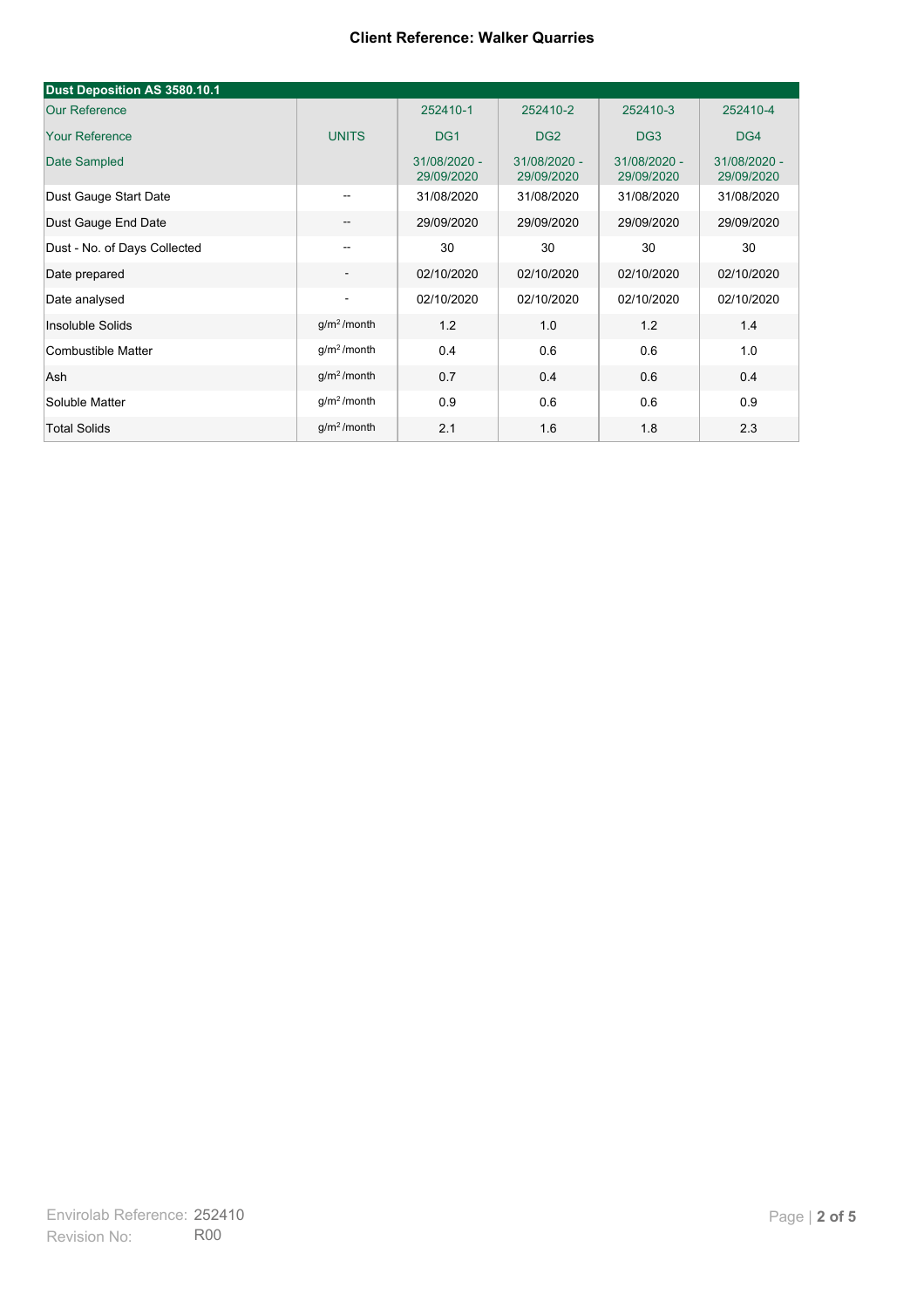| <b>Method ID</b> | <b>Methodology Summary</b>                               |
|------------------|----------------------------------------------------------|
| AS 3580.10.1     | Analysis of dust gauges by AS 3580.10.1 (analysis only). |

F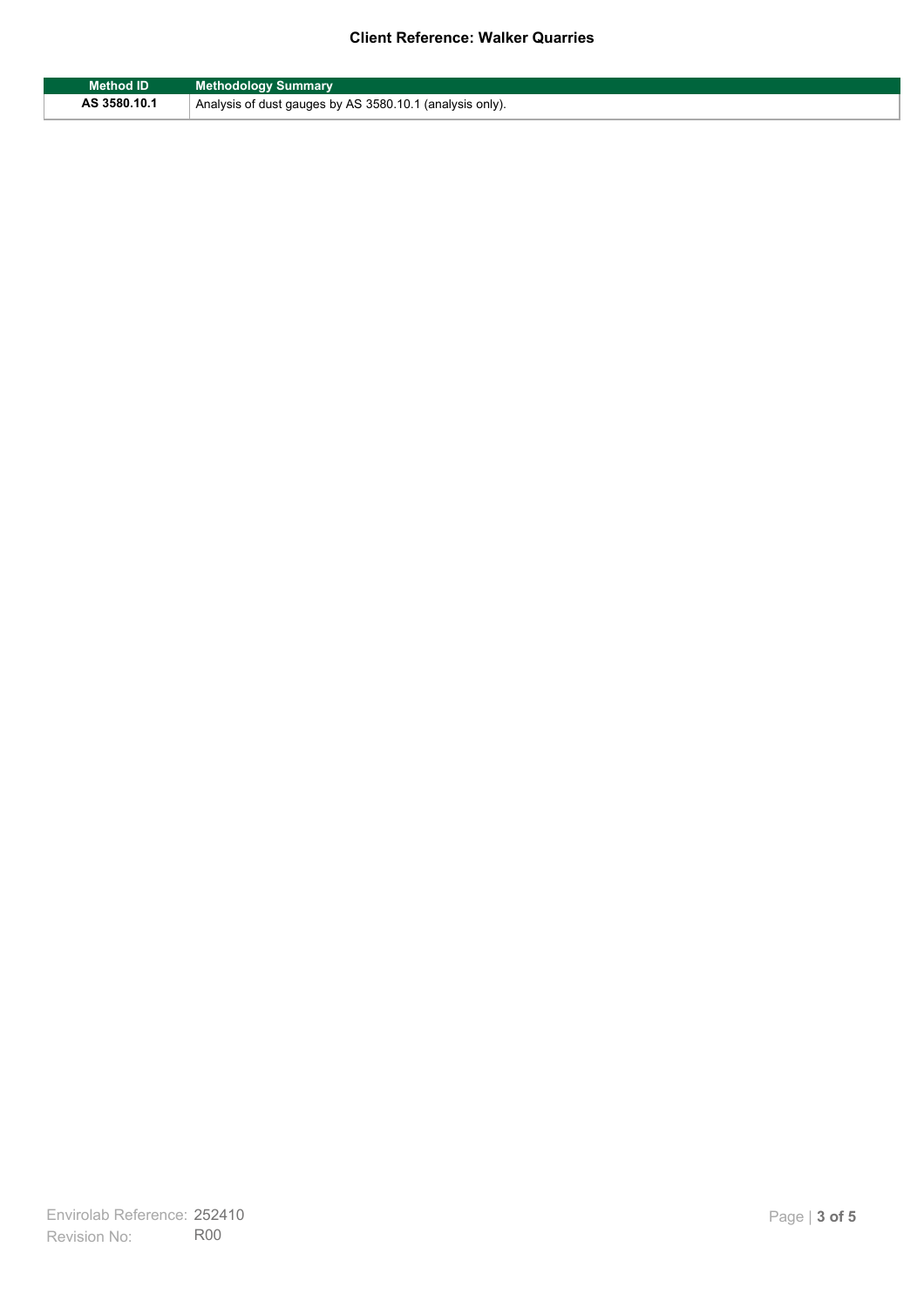| <b>Result Definitions</b> |                                           |
|---------------------------|-------------------------------------------|
| <b>NT</b>                 | Not tested                                |
| <b>NA</b>                 | Test not required                         |
| <b>INS</b>                | Insufficient sample for this test         |
| <b>PQL</b>                | <b>Practical Quantitation Limit</b>       |
| $\prec$                   | Less than                                 |
| $\geq$                    | Greater than                              |
| <b>RPD</b>                | <b>Relative Percent Difference</b>        |
| <b>LCS</b>                | Laboratory Control Sample                 |
| <b>NS</b>                 | Not specified                             |
| <b>NEPM</b>               | National Environmental Protection Measure |
| <b>NR</b>                 | Not Reported                              |